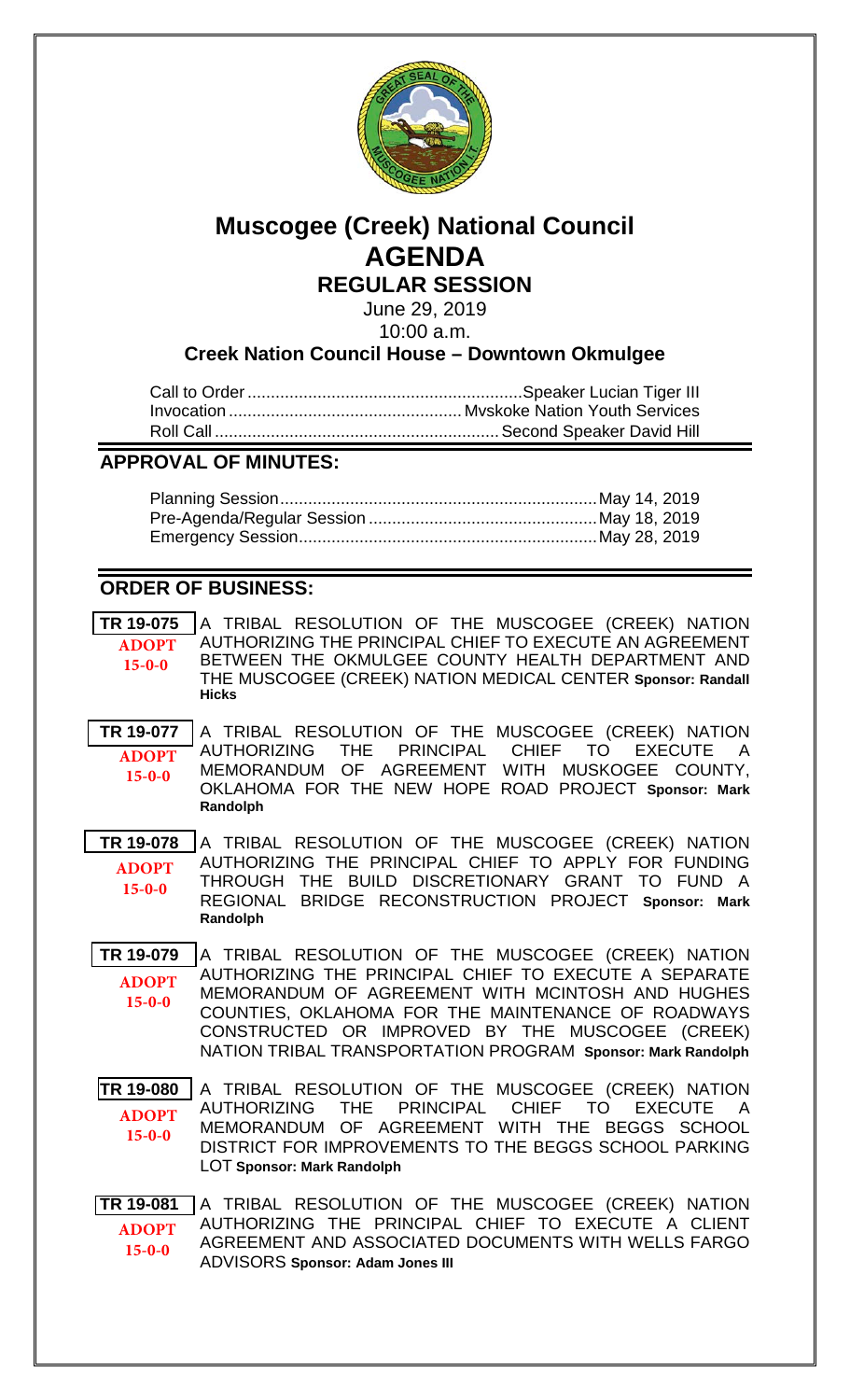#### **Page 2 of 3 Regular Session June 29, 2019**

**[TR 19-082](bills/19-082.pdf)** A TRIBAL RESOLUTION OF THE MUSCOGEE (CREEK) NATION AUTHORIZING THE PRINCIPAL CHIEF TO EXECUTE A MEMBERSHIP INTEREST TRANSFER AGREEMENT WITH BMS GLENPOOL CNG, LLC, BLUEMARK INVESTMENTS, LLC AND ONEFIRE HOLDING COMPANY, LLC **Sponsor: Adam Jones III ADOPT 15-0-0**

**[TR 19-083](bills/19-083.pdf)** A TRIBAL RESOLUTION OF THE MUSCOGEE (CREEK) NATION AUTHORIZING THE PRINCIPAL CHIEF TO EXECUTE A CNG FUELING STATION SERVICES AGREEMENT WITH BLUEMARK SOLUTIONS, LLC **Sponsor: Adam Jones III ADOPT 15-0-0**

**[TR 19-084](19-084.pdf)** A TRIBAL RESOLUTION OF THE MUSCOGEE (CREEK) NATION FULLY SUPPORTING ENROLLED MUSCOGEE (CREEK) CITIZENS THE RIGHT TO WEAR REGALIA OR OBJECTS OF CULTURAL SIGNIFICANCE AT PUBLIC EVENTS AND URGING THE STATE OF OKLAHOMA TO ENACT A LAW DISALLOWING THE PRACTICE WHERE A STATE AGENCY OR MUNICIPALITY CAN PROHIBIT AN INDIVIDUAL FROM WEARING TRADITIONAL TRIBAL REGALIA OR OBJECTS OF CULTURAL SIGNIFICANCE AT A PUBLIC EVENT **Sponsor: Mark Randolph; Co-Sponsor(s): Lucian Tiger III; Del Beaver; Robert Hufft; David Hill; Randall Hicks ADOPT 15-0-0**

**[NCA 19-079](bills/NCA19-079.pdf)** A LAW OF THE MUSCOGEE (CREEK) NATION AUTHORIZING A SUPPLEMENTAL APPROPRIATION TO THE MVSKOKE NATION YOUTH SERVICES FISCAL YEAR 2019 BUDGET **Sponsor: Randall Hicks SUBSTITUTE (\$19,256.24) ADOPT 15-0-0**

**[NCA 19-080](bills/19-080.pdf)** A LAW OF THE MUSCOGEE (CREEK) NATION AUTHORIZING A BUDGET MODIFICATION IN EXCESS OF TEN PERCENT (10%) FOR THE MUSCOGEE (CREEK) NATION CHILDREN & FAMILY SERVICES ADMINISTRATION **Sponsor: Randall Hicks ADOPT 15-0-0**

**[NCA 19-082](bills/NCA19-082.pdf)** A LAW OF THE MUSCOGEE (CREEK) NATION AUTHORIZING A BUDGET MODIFICATION TO TRANSFER FUNDS FROM A SAPULPA PHARMACY REFILL CENTER TO A KOWETA PHARMACY REFILL CENTER ON BEHALF OF THE MUSCOGEE (CREEK) NATION DEPARTMENT OF HEALTH **Sponsor: Johnnie Greene (\$613,627.00) ADOPT 15-0-0**

**[NCA 19-083](bills/19-083.pdf)** A LAW OF THE MUSCOGEE (CREEK) NATION AUTHORIZING THE EXPENDITURE OF GRANT FUNDS AWARDED FROM THE U.S. DEPARTMENT OF HEALTH AND HUMAN SERVICES, SUBSTANCE ABUSE AND MENTAL HEALTH SERVICES ADMINISTRATION FOR TRIBAL BEHAVIORAL HEALTH GRANT PROGRAM: NATIVE CONNECTIONS **Sponsor: Johnnie Greene (\$500,000.00) ADOPT 15-0-0**

**[NCA 19-084](bills/NCA19-084.pdf)** A LAW OF THE MUSCOGEE (CREEK) NATION AUTHORIZING THE EXPENDITURE OF GRANT FUNDS AWARDED FROM THE U.S. DEPARTMENT OF JUSTICE, OFFICE FOR VICTIMS OF CRIME FOR THE BENEFIT OF THE MUSCOGEE (CREEK) NATION'S DEPARTMENT OF COMMUNITY AND HUMAN SERVICES FOR FY 2019-FY 2022 TRIBAL VICTIM SERVICES PROGRAM GRANT **Sponsor: Randall Hicks (\$696,100.00) ADOPT 15-0-0**

**[NCA 19-085](bills/19-085.pdf)** A LAW OF THE MUSCOGEE (CREEK) NATION AUTHORIZING A SUPPLEMENTAL APPROPRIATION FOR THE MUSCOGEE (CREEK) NATION SENIOR SERVICES DEPARTMENT FOR FISCAL YEAR 2019 TO EXPAND SENIOR SERVICES LAWN PROGRAM **Sponsor: Randall Hicks (\$82,704.00) ADOPT 15-0-0**

**[NCA 19-087](bills/NCA19-087.pdf)** A LAW OF THE MUSCOGEE (CREEK) NATION AUTHORIZING AN APPROPRIATION OF FUNDS FOR THE PURCHASE OF ALL INTERESTS IN A 20-ACRE TRACT OF TRUST PROPERTY LOCATED IN HUGHES COUNTY, OKLAHOMA **Sponsor: Thomasene Yahola Osborn (\$28,000.00) ADOPT 15-0-0**